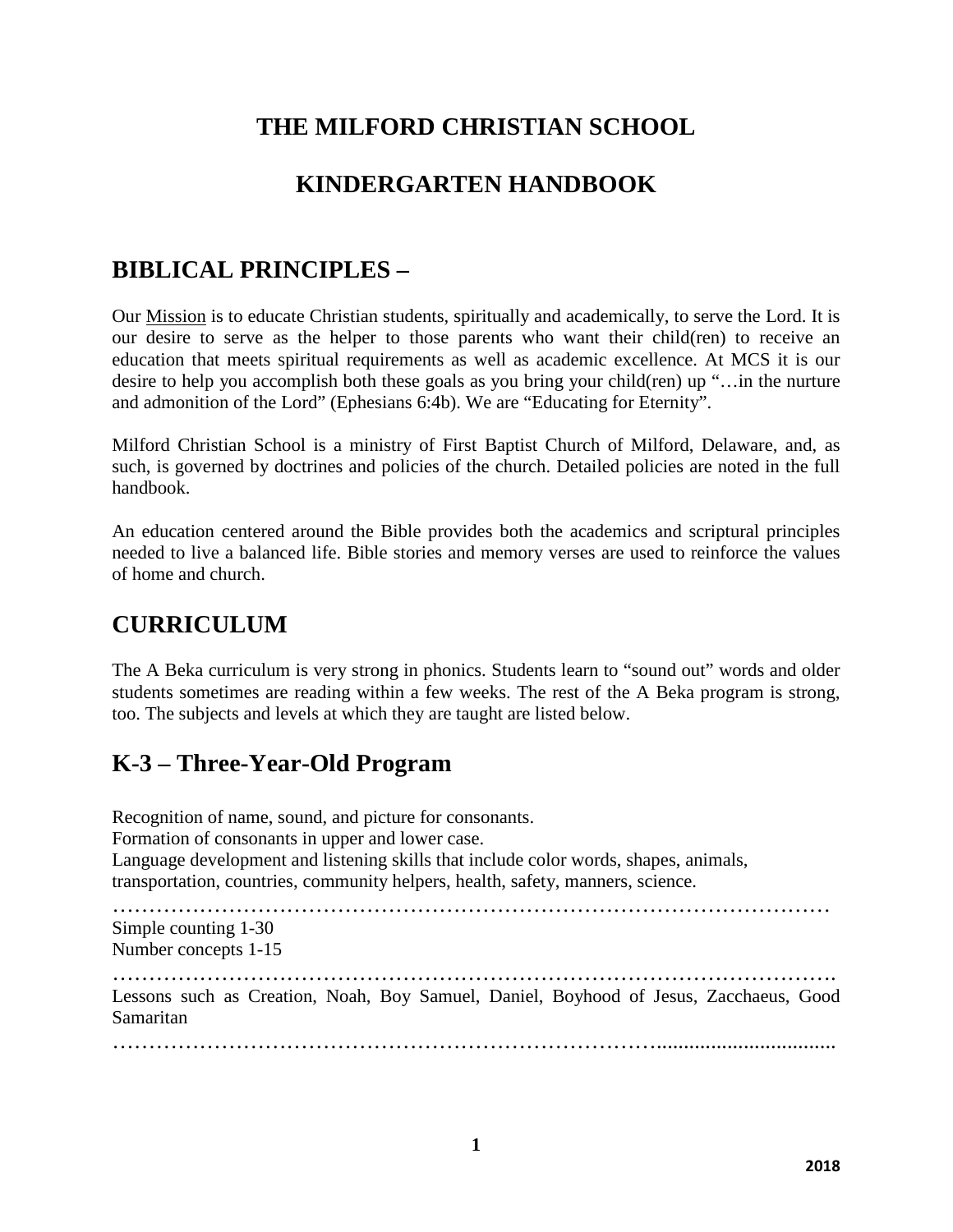## **K-4 Four-Year-Old Program**

# **LANGUAGE ARTS**

### **Phonics and Reading**

Recognition of name, sound, and picture of long and short vowels and consonants Sounding of blends and one – and two – vowel words Reading of sentences and stories with one – and two – vowel words

### **Writing**

Formation of letters, blends and words Writing of first name

### **Poetry**

Many poems committed to memory

### **Language**

Language development and listening skills that include color words, shapes, animals, transportation, countries, community helpers, health, safety, manners.

……………………………………………………………………………………..

## **NUMBERS**

Number recognition and counting 1-100 Number concepts 1-20 Number before and after 1-20 Numbers largest and smallest 1-20 Addition facts  $1+1$  5+1  $2+1$  6+1 3+1 7+1 4+1 8+1  $9+1$ 

### **BIBLE**

Lessons such as Creation, Noah, Boy Samuel, Daniel, Boyhood of Jesus, Zacchaeus, Good Samaritan (includes memory verses and hymns and choruses)

………………………………………………………………………………………

………………………………………………………………………………………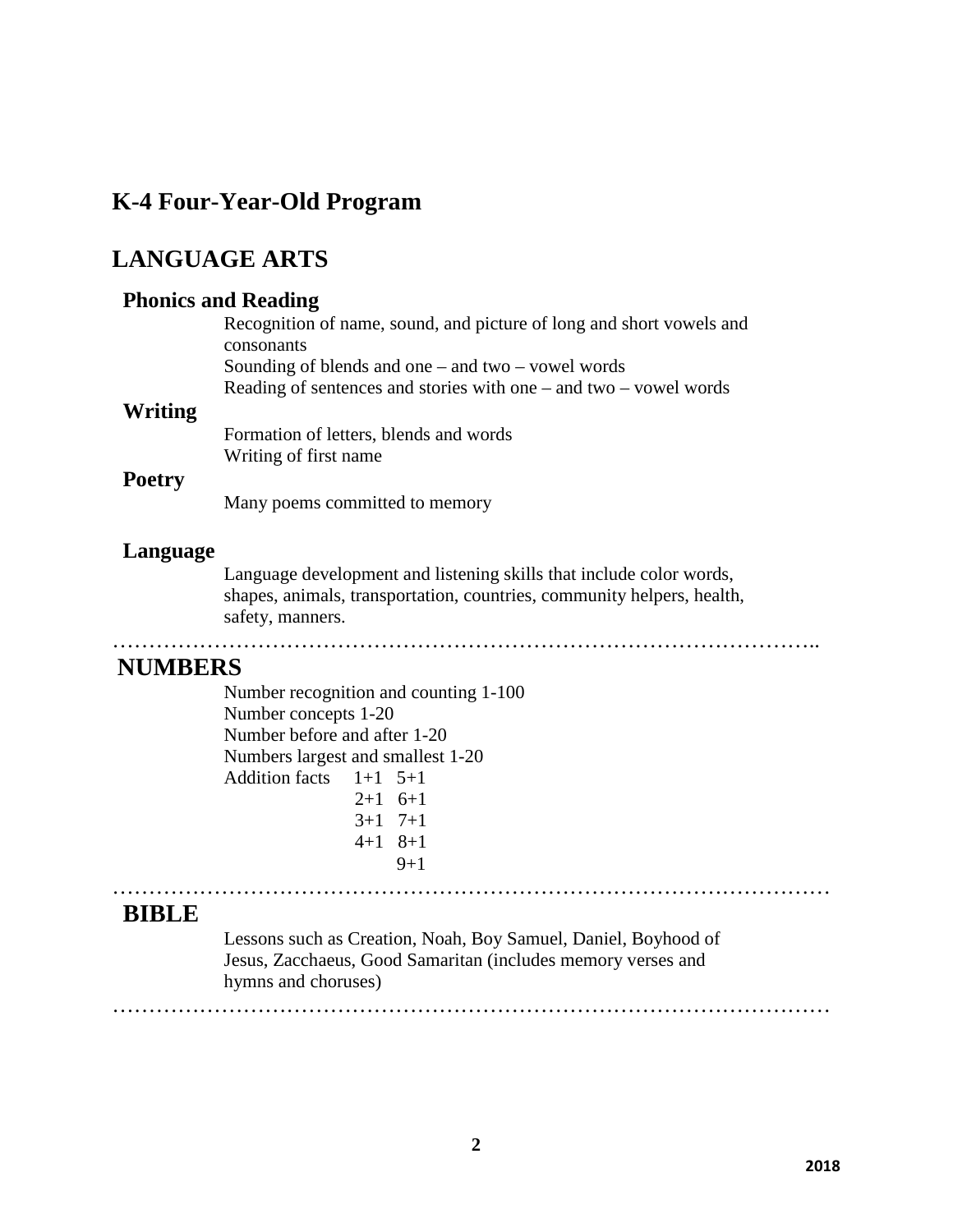## **K-5 Five-Year-Old Kindergarten**

## **Language Arts**

### **Phonics and Reading**

Recognition of name, sound, and picture of long and short vowels and consonants Sounding of blends, one – and two - vowel words and words with special sounds Beginning phonics rules and special sounds Reading of sentences and stories from twelve books containing one – and two – vowel words and special sounds. In addition, students will read 1-7 Family Fun books.

### **Writing**

Letters, blends, words, and sentences Name – first and last, in cursive Cursive letters including capital and lower case letters.

### **Language**

Recognition of sentences by capital letters and periods

### **Music**

Playing simple instruments

### **Poetry**

Thirteen poems committed to memory/plus seasonal poems

……………………………………………………………………………………….

## **SCIENCE**

Plants – God's Plan for Seeds Animals – God's Plan for Animals God's Plan for the Seashore Health & Human Biology – God's Plan for Me Earth and Space – God's Plan for Weather God's Plan for Seasons

### **ARITHMETIC**

Number recognition, counting and writing 1-100 Number concepts 1-100 Number before and after 1-100

………………………………………………………………………………………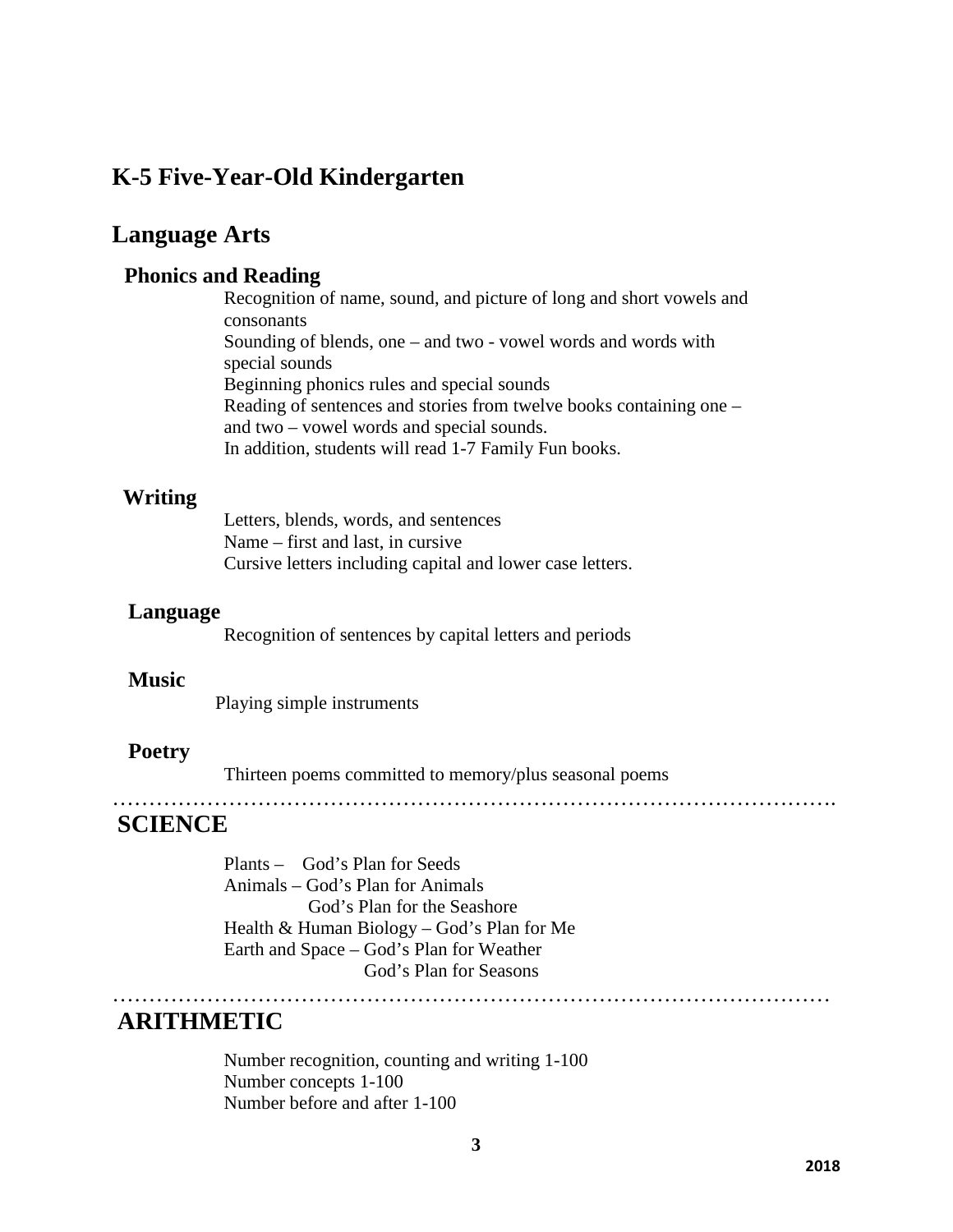Number largest and smallest 1-100 Counting and writing by tens to 100 Counting and writing by fives to 100 Counting and writing by twos to 100 Number sequences by ones Using number words 1-10 and first – tenth Value of coins and dollar bill Telling time Using the calendar Days of the week Addition facts through 10 One-step story problems in addition Beginning subtraction Basic introduction to fractions

## **SOCIAL STUDIES**

Community Helpers Children of the World America: Our Great Country (map studies, famous Americans and places

………………………………………………………………………………………

………………………………………………………………………………………. **BIBLE**

Hymns/choruses Memory verses Bible doctrine Lessons such as Salvation Series, Genesis, Life of Christ, Crucifixion and Resurrection, Later ministry of Jesus, Missionary stories

………………………………………………………………………………………

## **STANDARDS OF CONDUCT**

Not every student fits into our Christian School. Students whose behavior or language continues to be inappropriate will not be permitted to remain in the school. Various disciplinary measures may be used. Parents will be expected to reinforce school rules.

## **CHURCH ATTENDANCE**

Students are expected to attend church regularly (a minimum of one service per week). Attendance at First Baptist Church is not necessary, but both children and parents are welcome to all of our services.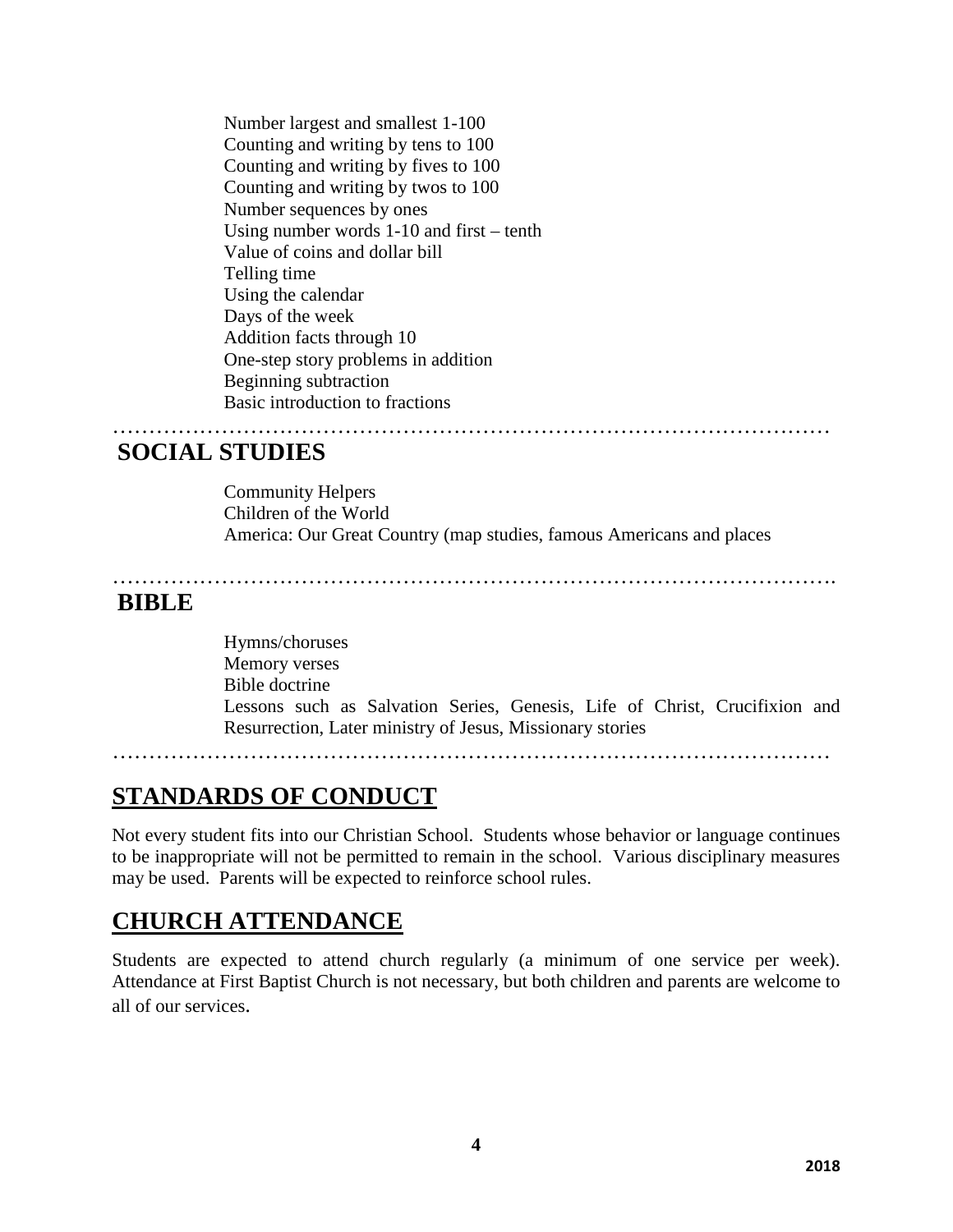# **ADMISSIONS POLICY**

This school admits students of any race, color, and national and ethnic origin to all the rights, privileges, programs, and activities generally accorded or made available to the students at the school.

# **PARENTAL INVOLVEMENT**

Parent Orientation, meetings, and conferences promote a good understanding between parents or guardians and the faculty/administration of the school. Frequent communication is a vital part of our program. Parents are always welcome to attend our special events and field trips.

# **SUPPLIES**

Basic supplies for the school year are covered in the Materials Fees. Individual teachers may suggest pencil boxes or other items to be used in the classroom.

# **CHRISTIAN AMERICANISM**

Christian Americanism places emphasis upon the greatness of America's heritage and the sacrifices of her heroes. America's Constitution guarantees liberties to educate in order to preserve freedom. We unashamedly teach the Biblical principles of self-discipline, respect for those in authority, obedience to law, and love for God, flag, and country. Students will be taught to recite the following pledges.

## **Pledge of Allegiance to the American Flag**

I pledge allegiance to the flag of the United States of America, and to the Republic for which it stands, one nation under God, indivisible, with liberty and justice for all.

## **Pledge of Allegiance to the Christian Flag**

I pledge allegiance to the Christian flag, and to the Savior for Whose kingdom it stands, one Savior, crucified, risen and coming again, with life and liberty for all who believe.

## **Pledge of Allegiance to the Bible**

I pledge allegiance to the Bible, God's Holy Word. I will make it a lamp unto my feet, and a light unto my path. I will hide its words in my heart, that I might not sin against God.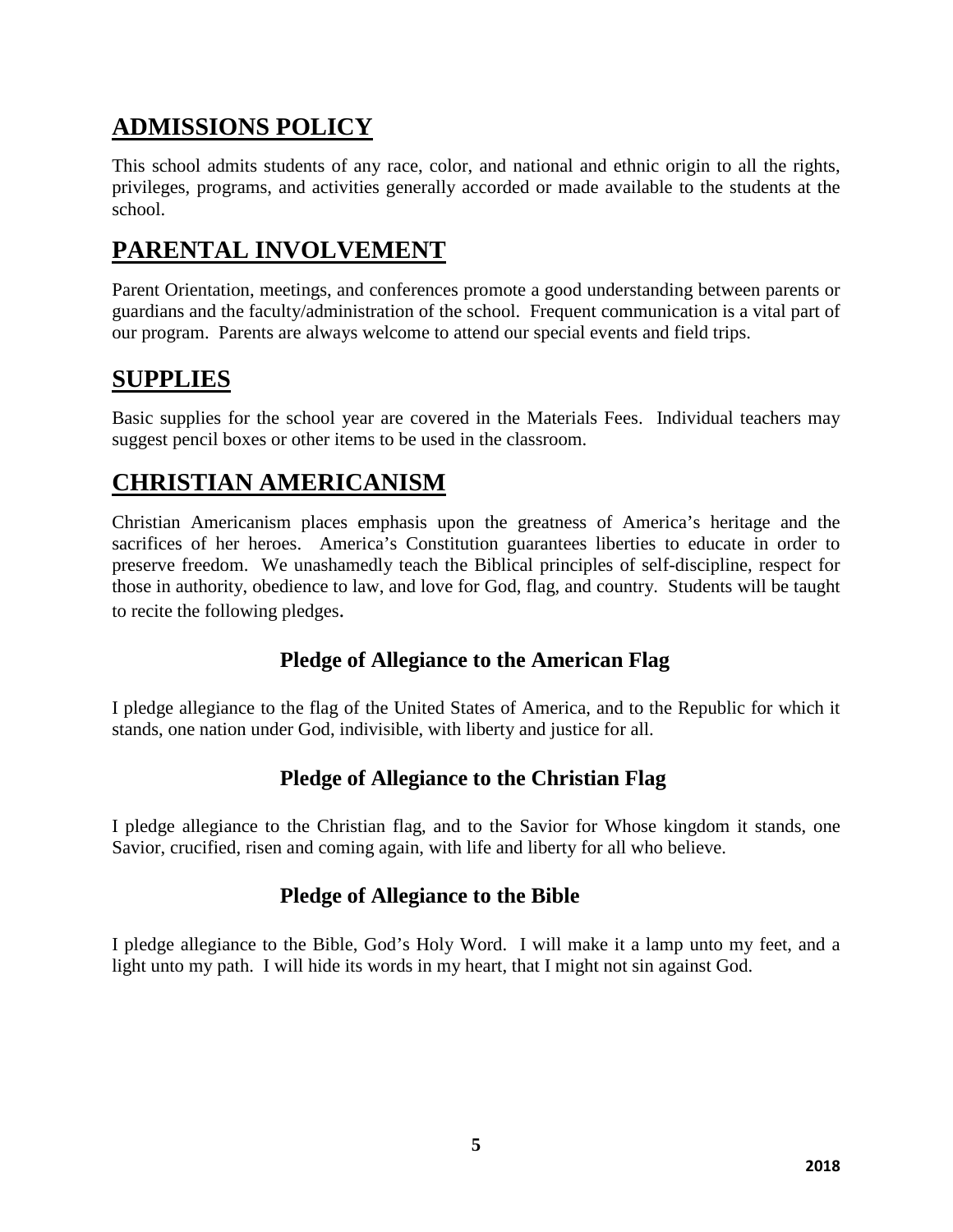# **SCHOOL DRESS AND CLASSROOM POLICIES**

## **K-3 and K-4**

Students entering the K-3 Program should have turned three by August 31 of the current school year.

Students entering the K-4 program should have turned four by August 31 of the current school year.

Students entering Kindergarten should have turned five by August 31 of the current school year. All K-3 and K-4 students enrolled in the Milford Christian School must be completely potty trained before their school year begins.

### **Students are to wear a modified uniform**.

- 1. Plain sneakers or shoes (no flashing lights, etc.)
- 2. Black (or dark solid color) slacks, skirts, or shorts **to the knee**.
- 3. Burgundy plaid jumper is not required until Kindergarten, but it is an acceptable option for preschool students.
- 4. Leggings may be worn under skirts, shorts or slacks, but **not as the primary garment.**
- 5. White, gray or burgundy plain shirts or blouses (no writing or logos).

**Beginning in Kindergarten,** however, students are to wear **school approved uniforms.** School approved uniforms alleviate the problem of students competing with clothes and are also easier to maintain.

## **General Guidelines**:

- 1. All footwear is to be solid black, basic and conservative. (Only sneakers are acceptable on the gym floor.) Students may wear solid black sneakers all day.
- 2. Socks must match uniform (solid only).
- 3. Necklaces may be worn (one at a time) by girls but not by boys.
- 4. Earrings may be worn by girls (no more than two per ear) but not by boys.
- 5. Ankle bracelets may not be worn.
- 6. Girl's Uniforms: Jumper (must cover the knees), with white peter-pan collar blouse, or white or burgundy polo shirt, and (optional) V-neck cardigan or pullover sweater.
- 7. Boys' Uniforms: Black or gray slacks, white oxford cloth shirt or white or burgundy polo shirt, and (optional) V-neck cardigan or pullover sweaters. Black belts must be worn.

**Please note:** School Uniforms may be ordered from Flynn & O'Hara. Information is included in the school packet.

Uniforms must be worn each day. Should a student come to school out of uniform (with the exception of new students who are waiting for uniforms to be delivered), a parent will have to bring it in.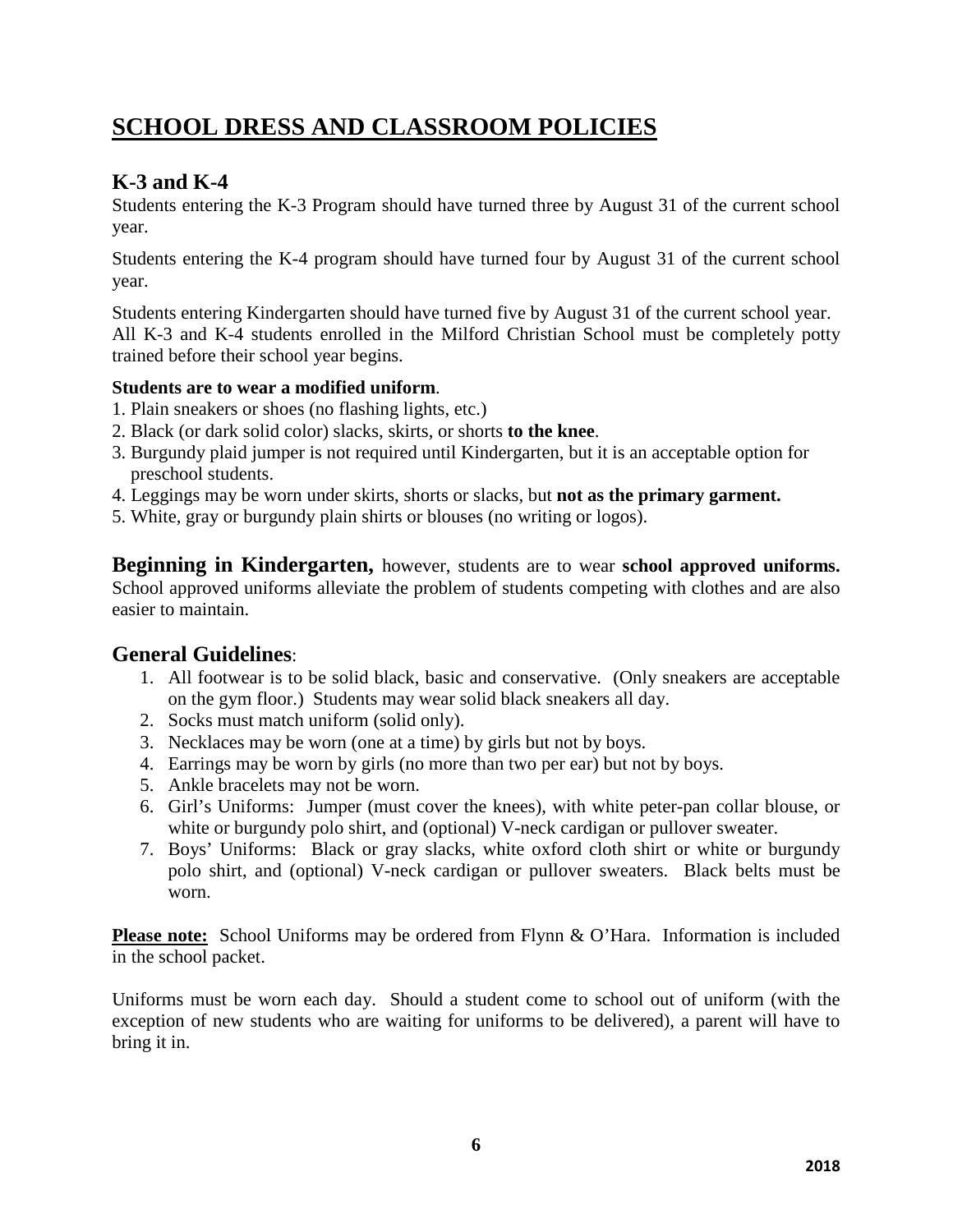HAIR STYLES, ETC. Girls are asked to wear basic hair styles and boys must have conservative styles also with their hair being off the eyebrows, collars, and ears. Please avoid all radical and fad-type hair styles. Students may not color/dye their hair outside of natural hair colors.

# **ABSENCES, TARDNINESS, & APPOINTMENTS**

ABSENCES: Care should be taken to assure as few absences as possible. Children missing over twenty days in a school year face the possibility of being retained. A signed note from a parent giving the reason for the absence must be turned in upon the student's return to school.

TARDIES: Students arriving late for school are to check in at the office. **A parent or guardian needs to accompany them and sign them in at the office.** Students arriving late disrupt the classroom and may miss vital learning time.

APPOINTMENTS: Please notify the office, preferably in writing, regarding doctor appointments, etc.

# **PROGRAMS**

All students are expected to attend all school-sponsored programs as this will be considered as a part of our school year. We would also encourage parents to attend the various special programs presented by our student body. The young people and staff work very hard to put them together and a sizeable, appreciative audience is much appreciated by all those involved.

# **FEE POLICIES**

The fees schedule is available from the school office. Policies regarding fees are:

- 1. Registration fees must be paid at the time of registration.
- 2. Materials fees may be paid for the whole year or in two installments: prior to the beginning of the school year and then at the beginning of the second semester.
- 3. Tuition fees paid monthly are due a full month in advance. A coupon booklet will be provided by the school for each student's tuition payment. This begins in August if paid using the monthly program. A ten-day grace period is allowed with a \$15.00 per student late charge after that. School fees are due on the  $1<sup>st</sup>$  of each month. Any student whose tuition falls behind after 30 days will be suspended until the bill can be brought up to date.
- 4. Full day students can bring a lunch or purchase lunch at school.
- 5. No final report card or records will be released until all fees are paid. A \$15.00 per month late charge will be added per student for all fees still outstanding until they are paid. Students may not be enrolled for the next school year until all past fees are paid. Failure to make arrangements for payment of back fees may result in your account being turned over to a collection agency.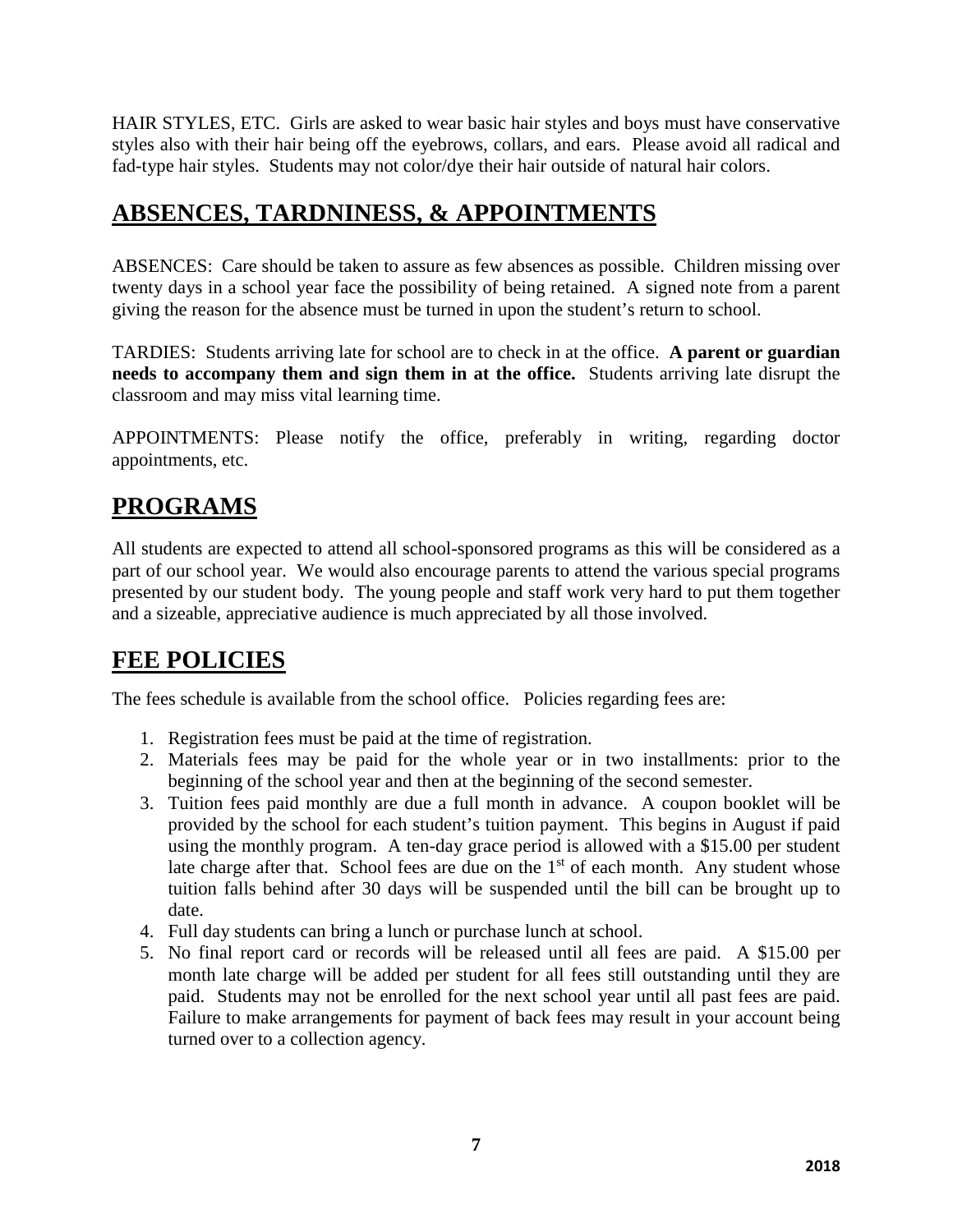# **GENERAL SCHOOL POLICIES**

- 1. Beginning the Day: Students may enter the building at 8:15 A.M. Students arriving prior to 8:15 A.M. will be subject to the Extended Care charges. At 8:15 A.M. students may go immediately to their classroom and begin preparing for the day. Opening exercises begin at 8:30 A.M.
- 2. The Morning Break: A snack is provided at the morning break. Each group will stay together and an adult will always be present. There is never to be any running in the hallways, and the restrooms are always to be as clean as they were found.
- 3. The Dining Room: Full-day students are to line up in their classroom prior to lunch and quietly make their way to the dining room where they are to sit in a designated area for their class. The designated dining room areas for each group are to be left completely clean. No students are to be in the kitchen.
- 4. Lunches are to be ordered or packed. Please do not pack foods that need to be heated in the microwave ovens. Students may not use the microwave ovens until first grade.
- 5. Ending the day: Half-day students are dismissed at noon and are to be picked up by 12:15 P.M. in the front lobby. Full-day students are dismissed at 3:00 P.M. The only students allowed to remain in the school after 3:15 P.M. are those enrolled in the Extended Care Program. It is essential that students be picked up by 3:15 P.M. **Please note**… those abusing this guideline may have fees charged for the extra supervision being provided.
- 6. Extended Care Program: Students may arrive between 7 A.M. and 8:15 A.M. if they are enrolled in the Extended Care Program. Students may remain in the school until 5:30 P.M. if they are enrolled in the Extended Care Program. A fee is charged for these services.
- 7. School closings and Delays: School closings, delayed openings, and early dismissals will be posted on TV Channel 16 (WBOC Salisbury) and Radio (WGMD 92.7 FM) (WXDE 105.9 FM). Families who have signed up in the office for text alerts will be notified by text for these events.
- 8. Pick-up cards: Parents will receive four pick up cards at the beginning of the school year. These cards permit the student to be picked up from school by the card holder. For example, if a parent/guardian finds that they are unable to pick up their student from school some day, they may give a card to a family member/friend and that person may pick up their child. Persons (other than parents/guardians) who want to pick up a child from school without a pick-up card will be unable to do so, unless the school office or teacher has had a note or a phone call giving permission for that person to pick up the child.